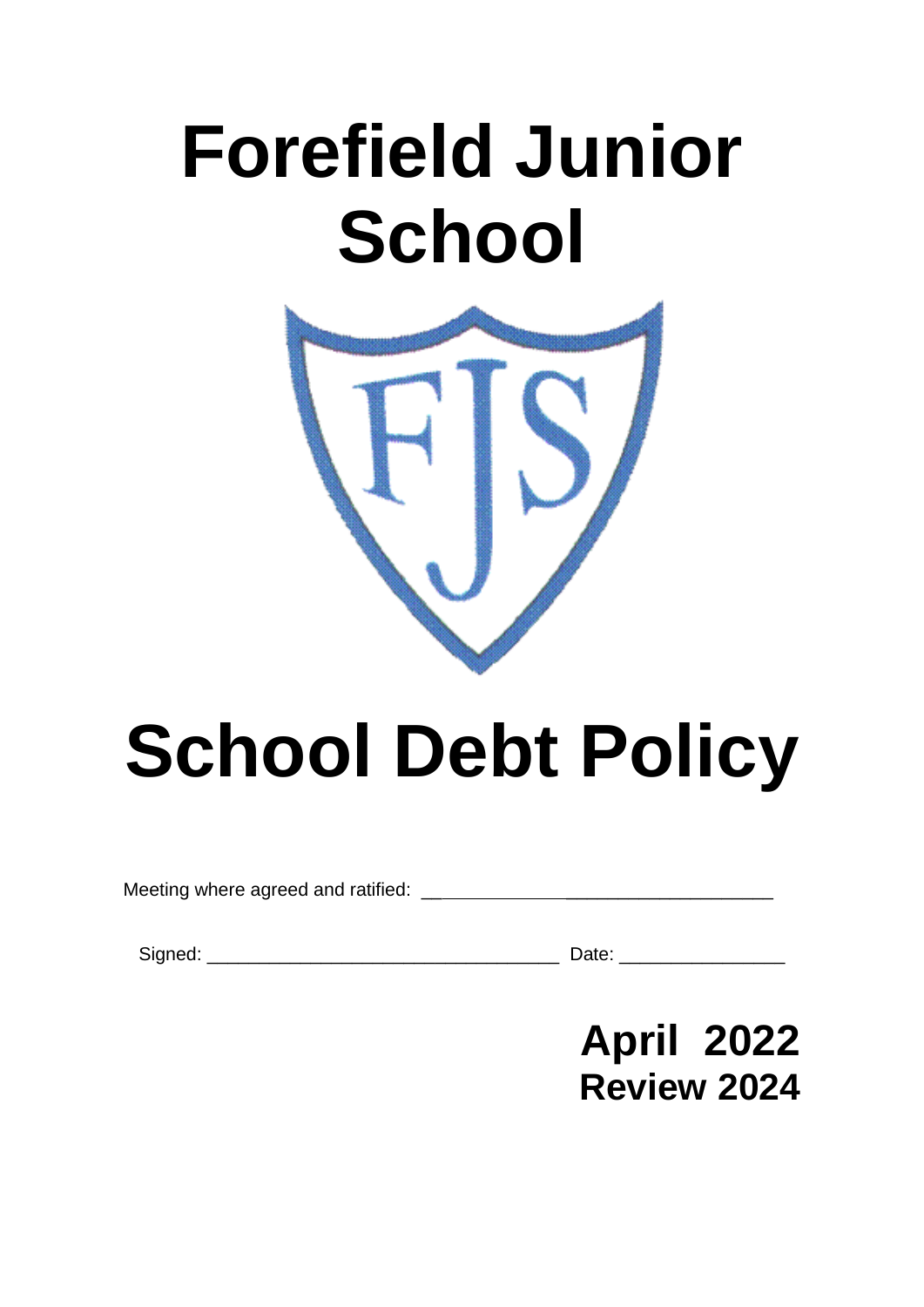### **Mission Statement**

#### Forefield Junior School is a P.R.O.U.D. school built on Passion and Respect. where Opportunities can be seized by Unique and Determined learners.

We are passionate about learning in an environment where everyone is empowered to be themselves and to flourish. We respect and value each and every individual and cherish their unique qualities to create a sense of belonging. We are determined to support personal, social and emotional development by encouraging self-belief and providing opportunities for everyone to express themselves and grow in confidence.

By celebrating their diverse contribution to the life of the school and the wider community, each person will be encouraged to build on their foundations, to instil a belief in everyone that they have limitless potential and are always capable of achieving their best - throughout their lives. As a family we share each other's successes and take pride in them.

We will consistently promote the highest of standards in every aspect of school life, provide a vibrant, stimulating curriculum in a safe and happy learning environment, to foster excellent attitudes and behaviour. The inspirational opportunities we provide will fuel a passion for learning and a sense of pride in all we do.

This is what makes us PROUD:

#### Passion, Respect, Opportunity, Unique, Determined.

### School Meals

This policy has been written to help our school adopt a consistent approach to debt incurred by parents whose children take school meals. It provides clarity and consistency in managing the debt and will also help parents clearly understand what is expected of them.

The responsibility of ensuring school meal payments are made by parents lies with the school. Therefore, a policy is required to ensure school meals debts are kept to a minimum. In writing this policy, the Governors of Forefield Junior School wish to implement one that ensures meals are paid for, whilst aiding parents during financial difficulties and ensuring children still receive a meal at lunchtime.

Meals should be paid for in advance or on the day the meal is taken. School meals are charged at £2.45 per day. Parents will be informed of any price increase to school meals, as soon as possible. Payments can be made online via Schoolmoney (our preferred method) or cash can be paid to the school office if access to a computer is not possible.

Children will be asked which lunch option they will have each day. If choosing school meals their lunch account must be in credit.

If a parent forgets to pay in advance, the school will grant a debt allowance of one meal. This debt must be paid no later than the next morning, and a text message will be made on the day advising the parent of the debt. If the debt is not cleared the following day, parents must provide a packed lunch. If no packed lunch is provided there will be a phone call to the parent to ask them to pay the outstanding amount or provide a packed lunch before lunch time.

If the debt has not been paid by the end of the first week then a debt letter will be issued with a statement of the amount owed. If a debt continues to grow, the matter may be